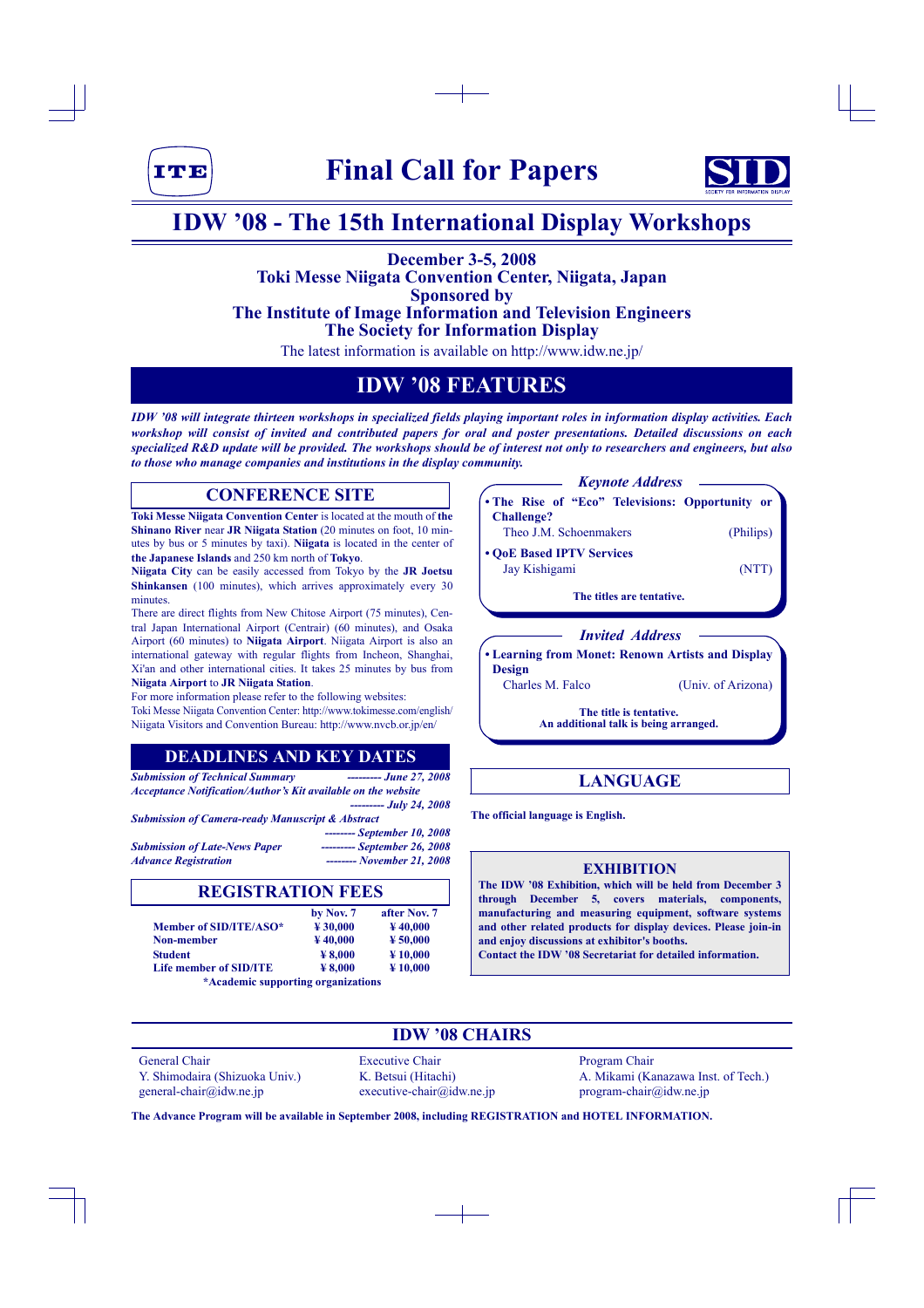# **WORKSHOP OUTLINES**

# **Workshop on LC Science and Technologies**

### *Workshop Chair: H. Fujikake (NHK)*

This workshop will cover all aspects of liquid crystal (LC) science and technologies, ranging from fundamental material research to display and other applications. An in-depth discussion on advanced LC displays will be emphasized.

### *Topic Areas*

**LCT**

- 1) LC materials science (physicochemical, nano-structural and thermal studies)
- 2) Surface alignment and characterization techniques
- 3) Electro-optic effect, display mode, optical design and simulations
- 4) Processing, manufacturing, measuring and evaluation techniques
- 5) High performance display featuring excellent image quality
- 6) Flexible display and electronic paper applications
- 7) Functional devices for other various applications
- 8) LC semiconductor and organic electronics
- 9) LC photonic crystal and lasers

# **PDP**

# **Workshop on Plasma Displays**

### *Workshop Chair: K. Nunomura (Pioneer)*

This workshop will cover all aspects of science, technologies and applications of plasma display panels.

#### *Topic Areas*

- 1) Fundamental mechanisms
- 2) Panel configurations
- 3) Materials, components and fabrication processes
- 4) Driving techniques, signal processing and image quality

# **AMD**

# **Workshop on Active Matrix Displays**

#### *Workshop Chair: M. Kimura (Ryukoku Univ.)* This workshop will cover all aspects of active matrix displays.

## *Topic Areas*

- 1) Fundamental principles, new materials, device structures, fabrication processes, design technologies, evaluation methods, addressing schemes, driving circuits, video electronics, monitor controllers, signal interfaces, display technologies, novel applications, etc.
- 2) Active devices for active matrix displays: amorphous-Si TFTs, poly-Si TFTs, microcrystalline-Si TFTs, oxide-semiconductor TFTs, compound-semiconductor TFTs, organic TFTs, etc.
- 3) Display devices for active matrix displays: LCDs, OLEDs, electronic papers, FEDs, microdisplays, etc.

**PH**

# **Workshop on EL Displays and Phosphors**

# *Workshop Chair: Y. Nakanishi (Shizuoka Univ.)*

This workshop will include a discussion on current topics in EL displays (ELDs), LEDs and phosphors, and will also deal with phosphor application, phosphor screens for CRTs, plasma displays (PDPs), field emission displays (FEDs) and other emissive displays.

### *Topic Areas*

- 1) Inorganic ELDs (materials, process, devices, drive circuits, etc.)
- 2) LEDs (materials, devices, panels, lighting, etc.)
- 3) Phosphors (for CRTs, PDPs, FEDs, VFDs, LEDs, etc.)

## **Workshop on FPD Manufacturing, Materials and Components FMC**

### *Workshop Chair: Y. Ukai (Sony)*

This workshop will cover technology trends and flat panel displays (FPDs) from the perspective of manufacturing, materials, components and systems.

#### *Topic Areas*

- 1) Trends in FPD materials, components and systems
- 2) Technical trends in panel construction
- 3) Optical materials and systems
- 4) Color filter materials
- 5) Lighting materials, components and systems
- 6) Materials for processes
- 7) Equipment for processes and measurements
- 8) Ecology, 3R (Recycle, Reduce and Reuse)

# **Workshop on Field Emission Display FED**

### *Workshop Chair: M. Takai (Osaka Univ.)*

**and CRT**

The following topics will be covered in this workshop.

### *Topic Areas*

- 1) Fundamental mechanisms and configurations
- 2) Modeling and simulation
- 3) Materials, components and fabrication processes
- 4) Field emission physics and characteristics
- 5) Driving technologies and signal processing
- 6) Picture quality, reliability and lifetime
- 7) Applications
- 8) Miscellaneous topics related with field emitters
- 9) Entire field of CRT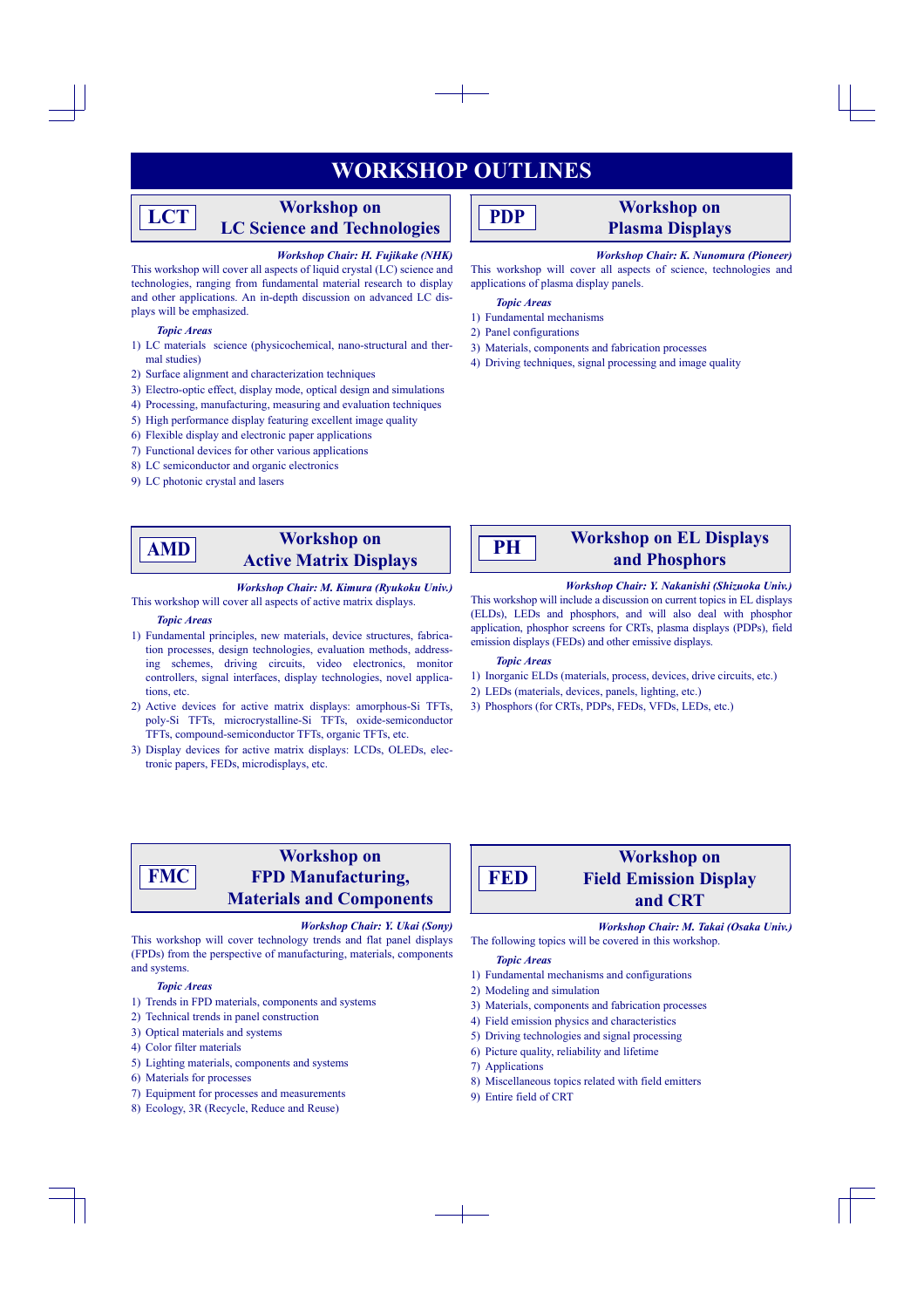# **OLED**

# **Workshop on Organic LED Displays**

## *Workshop Chair: T. Inoue (TDK)*

This workshop will cover all aspects of science and technologies of organic LED displays, ranging from materials research and basic device physics to display and other applications.

### *Topic Areas*

- 1) Material (Dyes and Polymers) for organic LED displays
- 2) Problems related with electrodes and interfaces
- 3) Device physics and efficiency
- 4) Display applications
- 5) Fabrication processes
- 6) Active and passive matrix circuits and systems
- 7) Reliability and lifetime
- 8) Miscellaneous topics related with organic LED displays
- 9) Fundamental mechanisms and configurations of organic LEDs and organic TFTs
- 10) Organic TFTs for organic LED displays
- 11) Light-emitting transistors
- 12) Organic LED for lightings

## **Workshop on 3D/Hyper-Realistic Displays and Systems 3D**

### *Workshop Chair: I. Yuyama (Utsunomiya Univ.)*

This workshop will cover several current topics encompassing 3D/ hyper-realistic displays, systems and other related technologies.

#### *Topic Areas*

- 1) Stereoscopic, holographic and other 3D display technologies and systems
- 2) Immersive, interactive and VR display technologies and systems
- 3) New applications using 3D/hyper-realistic displays
- 4) 3D image coding, 2D to 3D conversion, multi-viewpoint representation and other 3D/hyper-realistic image processing
- 5) Human factor and evaluation of 3D/hyper-realistic display techniques and systems

# **VHF**

# **Workshop on Applied Vision and Human Factors**

### *Workshop Chair: H. Isono (Nippon Inst. of Tech.)*

This workshop will cover all aspects of vision, human factors and image quality related with displays, such as the followings.

### *Topic Areas*

- 1) Display image quality: models, metrics and evaluation methods
- 2) Characteristic display requirements regarding image quality: luminance, contrast, gray-scale, color, resolution, sharpness, viewing angle, etc.
- 3) Spatio-temporal image artifacts on displays and their improvements
- 4) Display measurements relevant to human factors
- 5) Display ergonomics and their standards
- 6) Legibility and usability issues for text displays or electronic papers
- 7) Actions and behaviors that are consequences of visually displayed information
- 8) Visual quality and optometric factors in virtual displays

## **Workshop on Projection and Large-Area Displays, and Their Components LAD**

#### *Workshop Chair: Z. Tajima (Mobara Atecs)*

This workshop will cover current topics in projection and large-area displays, and their components.

### *Topic Areas*

- 1) Projector, embedded Projector and projection TV using microdisplays
- 2) Microdisplay technology for projection
- 3) Optics and video signal processing for projection
- 4) Optical components (light source, illumination, screen, lenses, etc.) for projection
- 5) Algorithm and image processing for large screen displays
- 6) Digital cinema
- 7) Large-area display systems
- **EP**

## **Workshop on Electronic Paper**

### *Workshop Chair: M. Omodani (Tokai Univ.)*

This workshop will cover all aspects of electronic paper, rewritable paper, and paper-like display.

#### *Topic Areas*

- 1) Display methods for Electronic Paper
- 2) Materials, components, and fabrication processes
- 3) Driving techniques
- 4) Human-interface on Electronic Paper
- 5) Discussion on concepts of Electronic Paper
- 6) Electronic book and Electronic newspaper
- 7) Other applications of Electronic paper



# **Workshop on MEMS for Future Displays and Related Electron Devices**

### *Workshop Chair: M. Nakamoto (Shizuoka Univ.)*

This workshop will cover all aspects of science and technologies of MEMS for future displays, imaging devices, and related electron devices, ranging from materials research and basic device physics to display and other applications.

### *Topic Areas*

- 1) Displays, imaging devices and other optical and electron devices using MEMS (NEMS)
- 2) Optical MEMS such as optical scanners, optical switches, optical mirrors, optical space modulators, optical filters, etc.
- 3) Sensors and actuators for electromagnetic wave, infrared rays, ultraviolet rays, X-rays, visible rays, supersonic wave, hearing, touching, smell, taste, etc.
- 4) Materials, components and fabrication processes
- 5) Fundamental mechanisms and configurations
- 6) Miscellaneous topics related to MEMS displays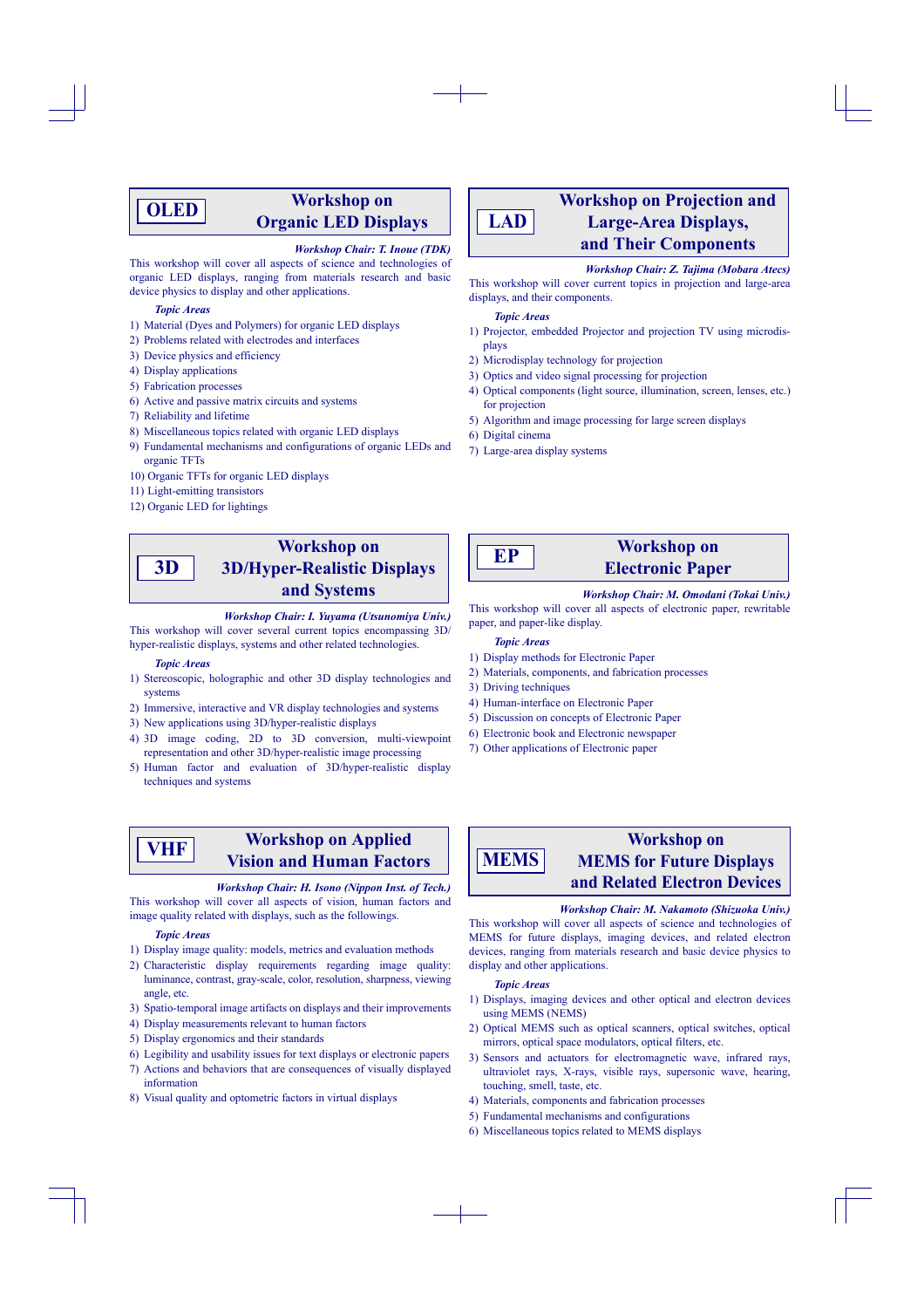# **Workshop on Display Electronic Systems DES**

## *Workshop Chair: H. Okumura (Toshiba)*

This workshop will cover all aspects of electronic systems including hardware as well as software on all kinds of displays.

### *Topic Areas*

- 1) Video processing including deinterlace, scaling, and elimination of artifacts and blur
- 2) High quality color reproduction including high dynamic range and wide color gamut
- 3) High-fidelity systems such as master monitors
- 4) Exploration of future standards such as post-HDTV
- 5) Video interface technologies including data transmission and storage
- 6) Novel display systems including mobile/auto applications
- 7) Cooperative operations of functional components
- 8) Circuit technologies including high speed and low power driving

## **IDW Best Paper Award and IDW Outstanding Poster Paper Award**

**IDW will present "IDW Best Paper" and "IDW Outstanding Poster Paper" awards. The awards committee of IDW will select the most outstanding papers from those presented at IDW '08. The award winners will be announced on the IDW website and given a plaque after the conference.**

## *Invited Talks*

| • Liquid Crystal Alignment on Patterned Structure     |                            | • New Materials and New Device Structures for High         |                        |  |  |
|-------------------------------------------------------|----------------------------|------------------------------------------------------------|------------------------|--|--|
| Masanori Ozaki                                        | (Osaka Univ.)              | <b>Performance OLEDs</b>                                   |                        |  |  |
| • Oxide TFT Backplane Technologies for AMOLED: Recent |                            | Sehwan Son                                                 | (LG Chem)              |  |  |
| <b>Development &amp; Technical Issues</b>             |                            | • Perceived Depth and Size of Real Object and the 2D Image |                        |  |  |
| Yeon-Gon Mo                                           | (Samsung SDI)              | Hirohiko Kaneko                                            | (Tokyo Inst. of Tech.) |  |  |
| • Power Reduction of LCTVs with an Adaptive Dimming   |                            | • Measurement Standard for Flat Panel Displays             |                        |  |  |
| <b>Technique for Standard TV Programs</b>             |                            | Joe Miseli                                                 | (Sun Microsystems)     |  |  |
| Tomokazu Shiga                                        | (Univ. of Electro-Commun.) | • Super-Slim Laser TV with Newly Developed Laser Light     |                        |  |  |
| • Ultra-Large Area Film Display by Plasma Tube Array  |                            | <b>Sources</b>                                             |                        |  |  |
| <b>Technology</b>                                     |                            | Hiroaki Sugiura                                            | (Mitsubishi Electric)  |  |  |
| Manabu Ishimoto                                       | (Shinoda Plasma)           | • Electrowetting-Based Displays for Portable Multi-Media   |                        |  |  |
| • Recent Progress of Nitride Phosphors                |                            | <b>Devices</b>                                             |                        |  |  |
| Hajime Yamamoto                                       | (Tokyo Univ. of Tech.)     | Johan Feenstra                                             | (Liquavista)           |  |  |
| • FED for Cars                                        |                            | • Recent Molecular Nano Device Progress                    |                        |  |  |
| Shigeo Ito                                            | (Futaba)                   | Iwao Ohdomari                                              | (Waseda Univ.)         |  |  |
| • OLED Technologies for Future TV Application         |                            | • The Dynamic Resolution of Video Display Systems          |                        |  |  |
| Takatoshi Tsujimura                                   | (Kodak Japan)              | Michiel A. Klompenhouwer                                   | (Philips Res. Labs.)   |  |  |
| The titles are tentative                              |                            |                                                            |                        |  |  |

**The titles are tentative. Additional invited talks are being arranged.**

## **IDW '08 OVERSEAS ADVISORS**

| P. J. Bos      | (Kent State Univ., USA)       | H.-S. Kwok   | (Hong Kong Univ. of $S&T$ ,   | I. Sage        | (QinetiQ, UK)             |
|----------------|-------------------------------|--------------|-------------------------------|----------------|---------------------------|
|                | Phone: $+1-330-672-2511$      |              | Hong Kong)                    |                | Phone: $+44-1684-895026$  |
| J. Burroughes  | (Cambridge Display Tech.,     |              | Phone: $+852-2358-7056$       | K. R. Sarma    | (Honeywell International, |
|                | UK)                           | T. Lowe      | (Lambent Consultancy, UK)     |                | USA)                      |
|                | Phone: $+44-1954-713600$      |              | Phone: $+44-1794-368366$      |                | Phone: $+1-602-436-6415$  |
| N. Fruehauf    | (Univ. of Stuttgart, Germany) | E. Lueder    | (Univ. of Stuttgart, Germany) | H.-P. D. Shieh | (Nat. Chiao Tung Univ.,   |
|                | Phone: $+49-711-685-66922$    |              | Phone: $+1-480-451-8074$      |                | Taiwan)                   |
| M.-K. Han      | (Seoul Nat. Univ., Korea)     | F.-C. Luo    | (AU Optronics, Taiwan)        |                | Phone: $+886-3-572-0409$  |
|                | Phone: $+82-2-880-7992$       |              | Phone: $+886-3-563-2939$      | D. Theis       | (Siemens, Germany)        |
| I. Heynderickx | (Philips Res.,                | M. H. Oh     | (Dankook Univ., Korea)        |                | Phone: $+49-175-433-0978$ |
|                | The Netherlands)              |              | Phone: $+82-2-709-2700$       | L. F. Weber    | (Consultant, USA)         |
|                | Phone: $+31-40-274-7855$      | J.-N. Perbet | (Thales Avionics, France)     |                | Phone: $+1-845-255-4551$  |
| J. Jang        | (Kyung Hee Univ., Korea)      |              | Phone: $+33-556-13-5440$      |                |                           |
|                | Phone: $+82-2-961-0270$       |              |                               |                |                           |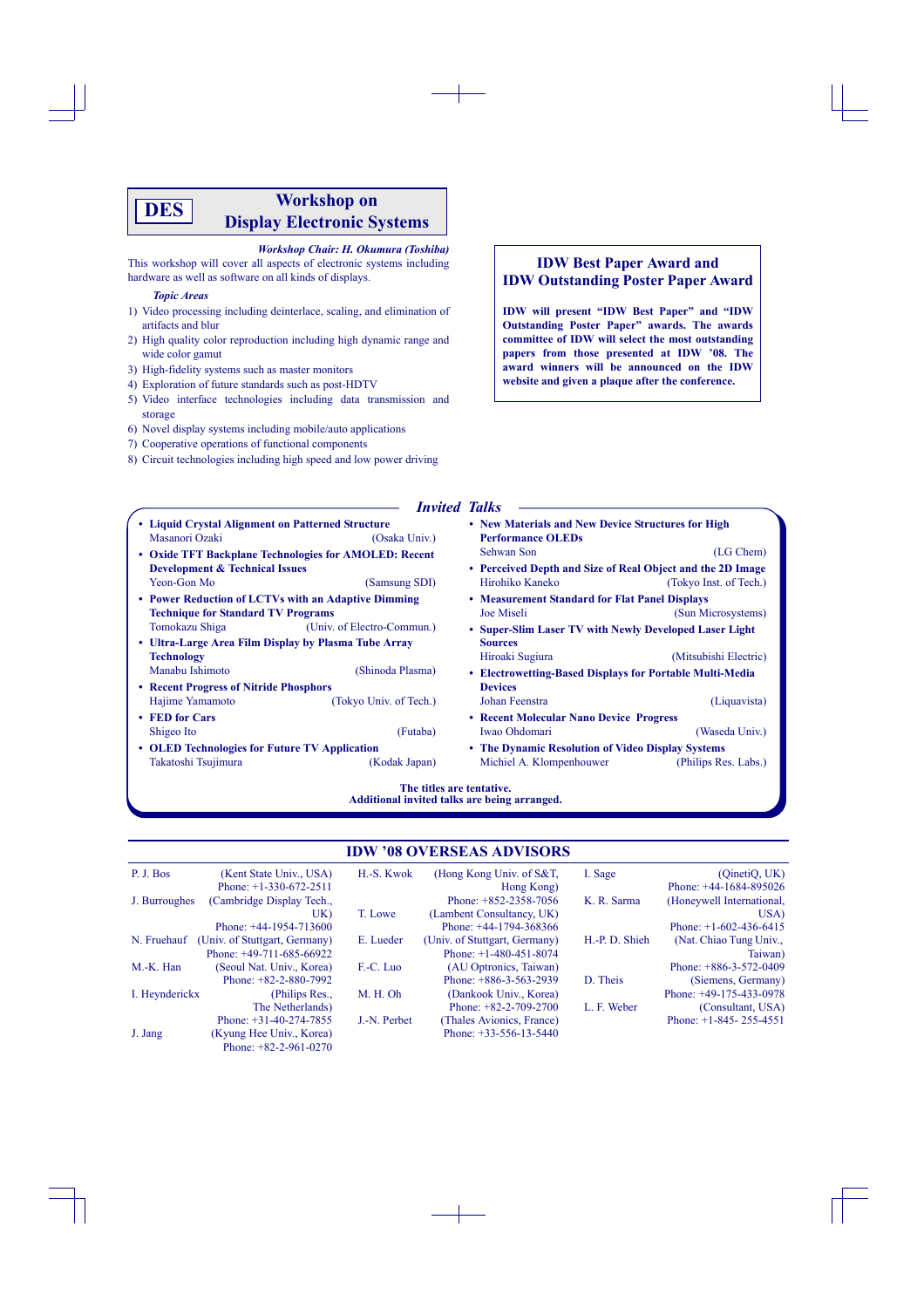# **PAPER SUBMISSION**

## **INSTRUCTIONS FOR SUBMISSION OF TECHNICAL SUMMARY**

Submit a Technical Summary via the conference website;

## **http://idw.ee.uec.ac.jp/authinfo.html**

## in PDF or Microsoft Word.

Follow the submission instructions given on the website and shown below. If you have any difficulties with online submission, please send a Paper Application Form and a Technical Summary by June 27, 2008, to the IDW '08 Secretariat. The Paper Application Form is available on the conference website. The Technical Summary will be used only for the evaluation and will not be published.

## **I. Technical Summary Guidelines**

The file should be formatted as A4-sized pages. A sample file is available on the website.

One or two pages of text in **one column**, with additional pages for figures/tables/photographs. It should include the following items:

#### (1) **Paper title**

- (2) **Names of all authors with their affiliations:** The name of the presenting author should be underlined.
- (3) **Abstract**: 50 words or less, highlighting the focus of your paper.
- (4) **Presentation style:** Indicate if you wish to have your paper considered for oral or poster presentation.
- (5) **Workshop:** Indicate the closest matching workshop.
- (6) **Body** of the Technical Summary contains:
	- (a) Background and Objectives: Introduce the state of the art of the subject and describe the goal of your work.
	- (b) Results: Describe specific results. Illustrations to highlight your work are encouraged.
	- (c) Originality: Clearly describe what are new and/or emphasized points.
	- (d) Impact: Discuss the significance of your work and compare your findings with previously published works.
	- (e) References: List references covering projects in related areas.
	- (f) Prior Publications: The paper must be an original contribution. If you have published or presented material on similar work, explain how the present material differs.

Follow guidelines on writing:

- (1) **Use standard English font sets** such as **Times New Roman, Times, Arial,** and **Helvetica** for your entire Technical Summary**.** In addition to these font sets, **Symbol, Wingdings,** and **ZapfDingbats** are strongly recommended for typing any math functions and Greek characters.
- (2) Place figures/tables/photographs **after the text** to prevent layout disorder when reviewing.
- (3) **A less than 1 MB** file size is recommended. Your network gateway may have a limitation on uploading file size.
- (4) Include the presenting author's name and title of the paper in the header line in each subsequent page.
- (5) Put the page number on the right side in the header line.

## **II. Online Submission**

### Access **http://idw.ee.uec.ac.jp/authinfo.html**

The submission procedure consists of three steps:

- (1) **Questions to Authors:** Select the number of authors, affiliations, and maximum number of affiliations for one author.
- (2) **Paper Title & Author Information:** Input the paper title, names of all authors, all affiliations, and presenting author information. Please understand that the title may be edited by the program committee.

**An acceptance notification will be sent to you via the e-mail address which you indicated on the web.**

(3) **Confirmation & Submission:** Please take time to review the paper title and the author information carefully as mistakes cannot be rectified after upload.

Select a file type and a file name of the Technical Summary to submit to our server. When the file is successfully uploaded, a "FINISH" message will appear on the screen and you will also receive a submission confirmation e-mail.

## **TRAVEL GRANTS**

A limited number of travel grants will be available to full-time student presenters attending from outside Japan. Check the travel grant application box in step 1 of the online submission mentioned above.

## **MAILING**

IDW '08 Secretariat

c/o Bilingual Group Ltd.

3-3-6 Kudan Minami, Chiyoda-ku, Tokyo 102-0074, Japan Phone: +81-3-3263-1345 Fax: +81-3-3263-1264 E-mail: idw@bilingualgroup.co.jp

## **ACCEPTANCE**

You will be notified of the results of your Technical Summary review via e-mail by July 24, 2008. Upon acceptance of the Technical Summary, authors must prepare a camera-ready manuscript to be published in the conference proceedings. The template of the manuscript will soon be available on the conference website. It will be four pages in length and in a twocolumn format. Acceptance is subject to three conditions: (1) the paper shall comply with IDW copyright rules; (2) the paper shall not have been presented prior to publication; (3) and the manuscript and application forms must be submitted by September 10, 2008.

## **LATE-NEWS PAPERS**

A limited number of late-news papers reflecting important new findings or developments may be accepted. Authors are requested to submit a 2-page camera-ready manuscript on A4 sized pages accompanied by an abstract no later than September 26, 2008. Access to the conference website: http:// idw.ee.uec.ac.jp/authinfo.html

If you have any difficulties with the online submission, please contact the IDW '08 Secretariat.